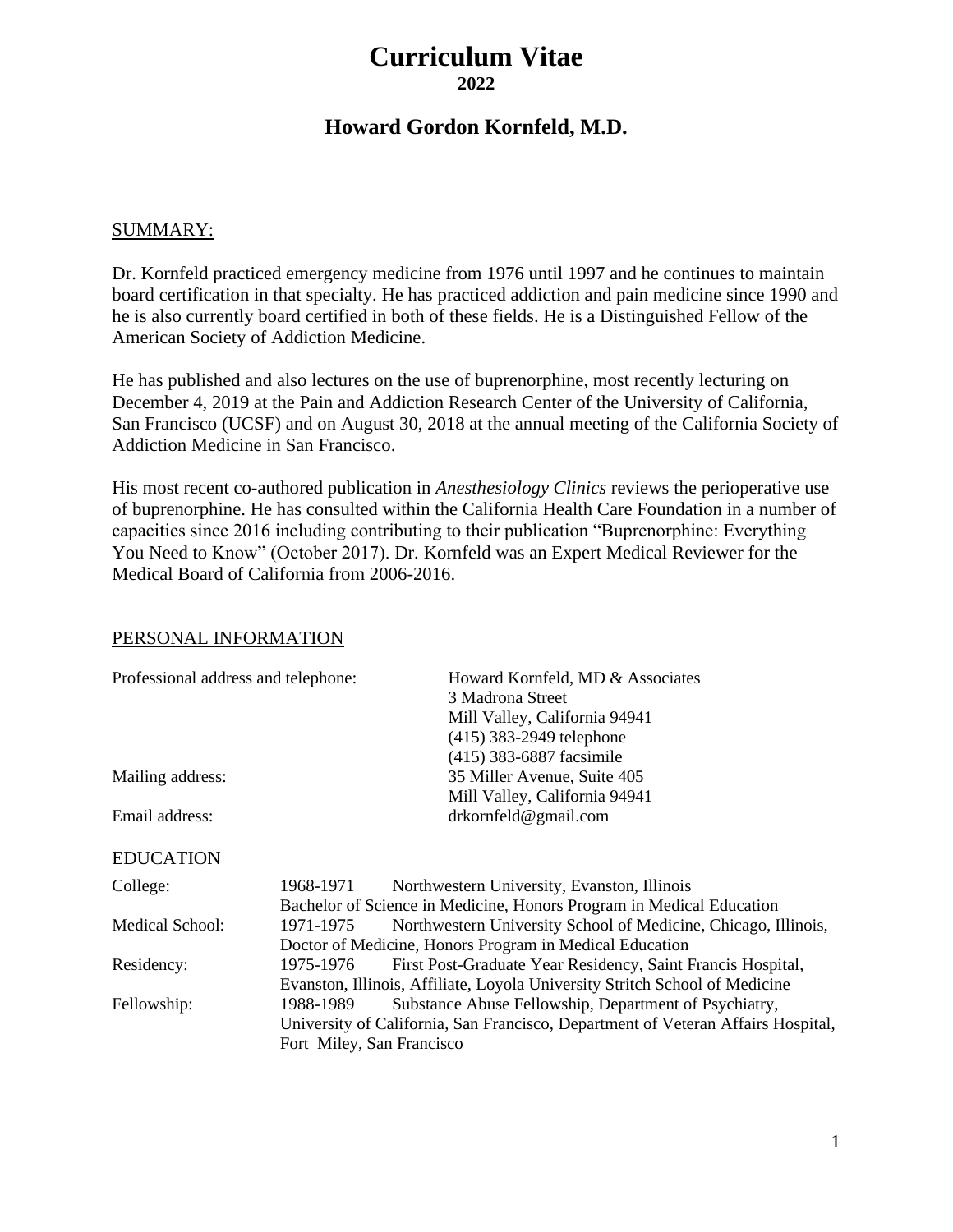### PROFESSIONAL POSITIONS

| 1990 to present: | Founder and President, Howard Kornfeld, MD and Associates                 |
|------------------|---------------------------------------------------------------------------|
| 2006 to present: | Medical Director, Recovery Without Walls, Marin County, CA                |
| 1994 to 2017:    | Active Medical Staff, Marin General Hospital                              |
| 2018 to present: | Office Based Medical Staff, Marin General Hospital                        |
| 2011 to 2016:    | Founding Medical Director, Alameda County Medical Center, Pain Management |
|                  | & Functional Restoration Clinic                                           |
| 1999 to present: | Clinical Faculty, Pain Fellowship Program, School of Medicine, UCSF       |
| 2006 to 2016:    | Expert Medical Reviewer, Medical Board of California                      |
| 2008 to present: | Medical Director, Pharmacology Policy Institute                           |
|                  |                                                                           |

### MEDICAL LICENSURE

State of California, License #G34976 - 1976 to present

#### **CERTIFICATIONS**

| 1975 | National Board of Medical Examiners                                                  |
|------|--------------------------------------------------------------------------------------|
| 1976 | Controlled Substances Registration Certificate with Drug Enforcement                 |
|      | Administration                                                                       |
| 1992 | Certified, American Society of Addiction Medicine                                    |
| 2002 | Re-certified, American Society of Addiction Medicine                                 |
| 2003 | Distinguished Fellow, American Society of Addiction Medicine                         |
| 2009 | Diplomate, American Board of Addiction Medicine                                      |
| 1984 | Diplomate, American Board of Emergency Medicine                                      |
| 1993 | Re-certified, American Board of Emergency Medicine                                   |
| 2002 | Re-certified, American Board of Emergency Medicine                                   |
| 2012 | Re-certified, American Board of Emergency Medicine                                   |
| 2003 | Diplomate, Subspecialty of Pain Medicine, American Board of Psychiatry and Neurology |
|      | (ABPN) - Collaborating with the American Board of Anesthesiology                     |
| 2013 | Re-certified, Subspecialty of Pain Medicine, ABPN                                    |

### PROFESSIONAL AND SOCIETY MEMBERSHIPS

American Medical Association California Medical Association Marin Medical Society San Francisco Medical Society American College of Emergency Physicians (1977-1997) Fellow, American College of Emergency Physicians (1985-1997) Distinguished Fellow, American Society of Addiction Medicine California Society of Addiction Medicine Best Doctor's Inc., 2010, 2013

### PROFESSIONAL SERVICE

Consultant for the Use of Buprenorphine for Pain: California Healthcare Foundation 2015 Editorial Board Consultant, Clinical Therapeutics – *The International Peer-Reviewed Journal on Drug Therapy*, Elsevier 2011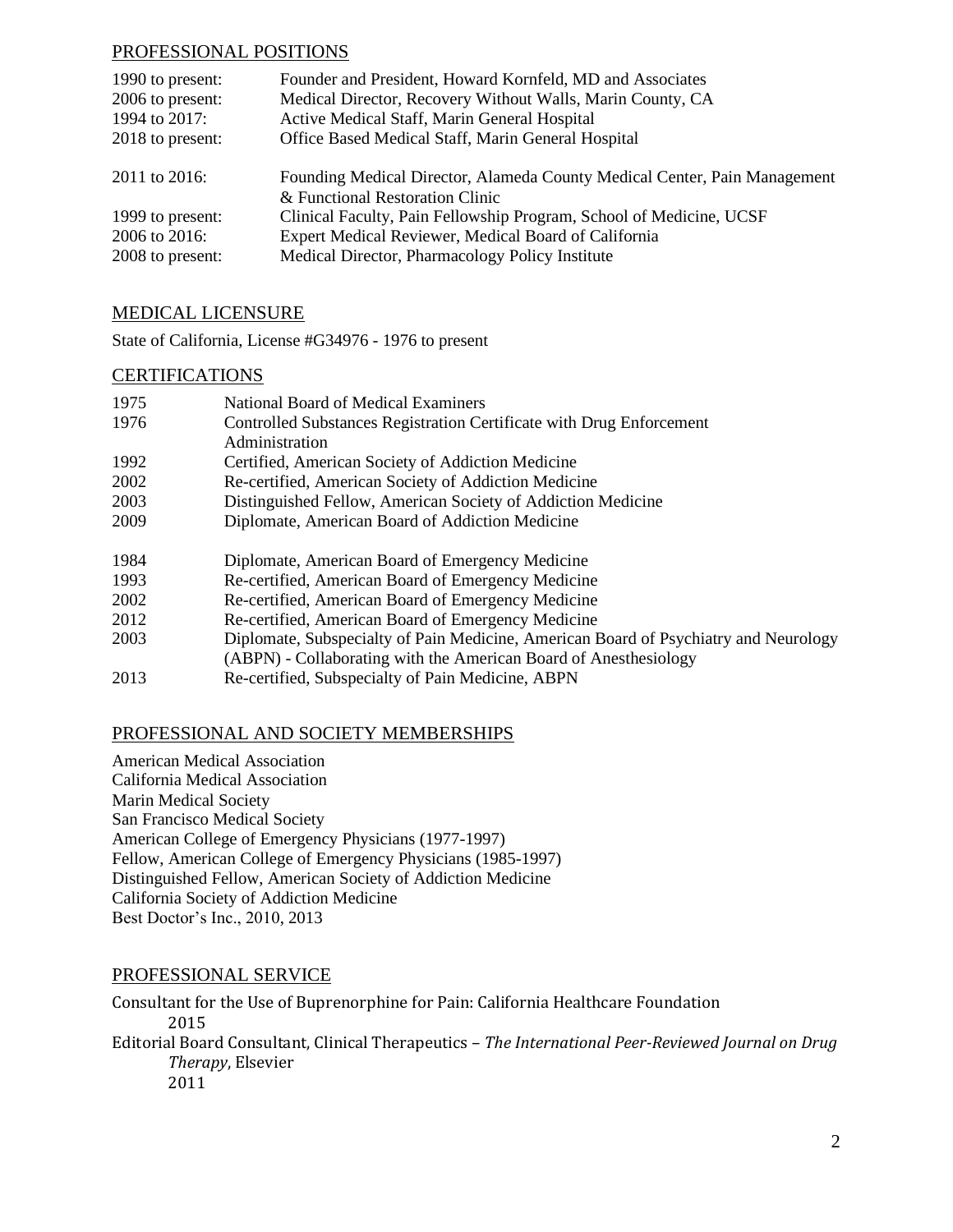Committee Member: Marin Consortium for Continuing Medical Education, a project of Marin Medical Society 2002-2003 Co-chair, Resources and Development Committee, American Society of Addiction Activities (ASAM) 2002-2003 Committee Member, Medical Provider's Subcommittee of San Francisco Department of Health's Office Based Opiate Addiction Treatment Program (OBOAT) 2002 Fundraiser, Strategic Planning Task Force, American Society of Addiction Activities (ASAM) 2000 Committee Member: Pain and Addictive Disease Committee, American Society of Addiction Medicine (ASAM) 1999-2003 Committee Member: Public Policy Committee, American Society of Addiction Medicine (ASAM) 1999-2003 Fundraiser, Physicians Leadership on National Drug Policy, Arkay Foundation, Carmel, CA 1998 Senior Medical Consultant, Project on Childhood ADHD & Nutrition, Arkay Foundation, Carmel, CA 1997-2001 Senior Advisor on Drug Policy, State of the World Forum, San Francisco, CA 1997 to 2002 Courtesy Staff, Ross Hospital, Ross, CA, Addiction Medicine 1994-1999 Emergency Physician, Sonoma Valley Hospital, Sonoma, CA 1994-1997 Emergency Physician, Summit Hospital, Oakland, CA 1994-1997 Consulting Staff, CPC Walnut Creek Hospital, Walnut Creek, CA, Addiction Medicine 1993-1996 Attending Physician, Emergency Department, Letterman Army Medical Center (LAMC), Presidio, San Francisco, CA, (including house staff supervision) 1989-1991 Staff Physician, Acute Care Clinic, Letterman Army Medical Center (LAMC), Presidio, San Francisco 1991-1994 Fellow, Veterans Administration Medical Center, San Francisco, CA, UCSF, Department of Psychiatry, Substance Abuse Programs, Research and Clinical Training Fellowship 1988-1989 Emergency Physician, United Medical Staff of Boulder, Boulder, CO, Department of Emergency Medicine, Memorial Hospital of Boulder 1987-1988 Environmental Health Consultant, Town of Telluride, Telluride, CO 1986-1987 Assistant Clinical Professor, University of California, San Francisco, CA, Department of Medicine 1983-1985, 1998 to present Attending Physician, University of California, San Francisco, CA, Division of Emergency Medicine 1982-1985 Clinical Instructor, Department of Medicine, University of California, San Francisco, CA 1982-1985 Staff Physician, Division of General Internal Medicine, Screening and Acute Care Clinic, University of California, San Francisco, CA 1982-1983 Small Group Leader and Longitudinal Clinical Experience Preceptor, University of California, San Francisco, CA, Foundations of Patient Care 1997-2005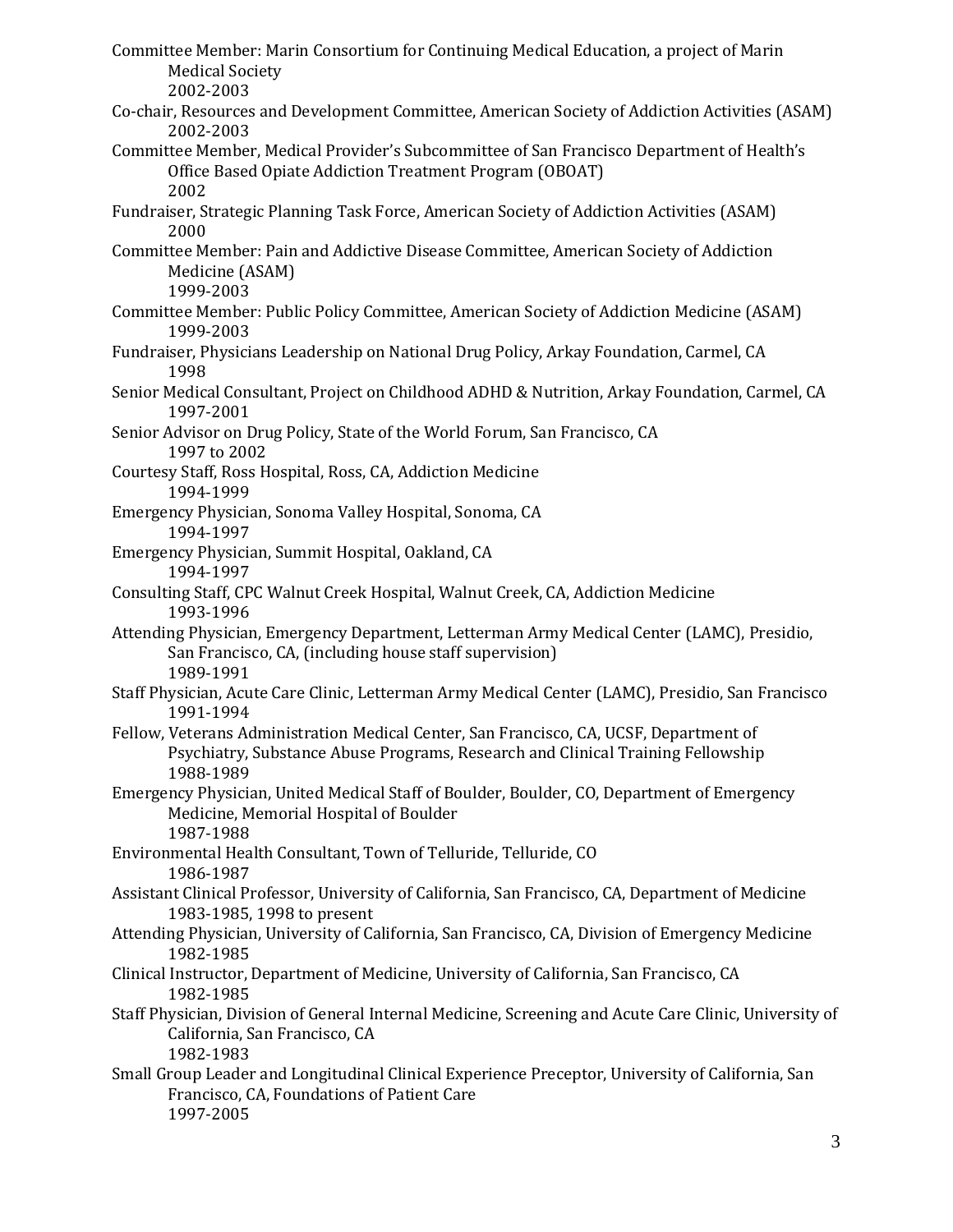Policy Scholar, University of California, San Francisco, CA, Institute for Healthy Policy Studies 1982-1985 National Board of Directors, Physicians for Social Responsibility, Washington, D.C. 1981-1982 Program Director/Executive Committee, Physicians for Social Responsibility, San Francisco Bay Area Chapter 1979-1983 Delegate, First Congress, International Physicians for the Prevention of Nuclear War 1981 *Organization awarded the Nobel Prize for Peace, 1985*

## SERVICE ON HOSPITAL COMMITTEES

Vice Chair, Department of Family Practice Marin General Hospital, Greenbrae, CA 2002-2003 Medical Staff, Patient Care Service Committee, Ross Hospital, Marin County, CA 1996-1998 Well Being Committee, Sonoma Valley Hospital, Sonoma, CA 1995-1996 Well Being Committee, Ross Hospital, Marin County, CA 1998-1999

## LECTURES, PRESENTATIONS, NEWS ARTICLES AND INTERVIEWS

| December 4, 2019   | Pain and Addiction Research Retreat                                             |
|--------------------|---------------------------------------------------------------------------------|
|                    | Pain and Addiction Research Center                                              |
|                    | University of California, San Francisco (UCSF)                                  |
|                    | Presentation: Clinician Talk/Case Presentation                                  |
|                    | Buprenorphine and the Treatment of Chronic Pain<br>and Opiate Use Disorder      |
| August 30, 2018    | California Society of Addiction Medicine Conference                             |
|                    | Presentation: Buprenorphine Frontiers: Transitioning to Buprenorphine from      |
|                    | Other Opioids                                                                   |
| May 3, 2017        | Safe Passage Recovery Center Spotlight Networking Luncheon                      |
|                    | Presentation: Opioid Addiction and Medically Assisted Recovery                  |
| March 11, 2017     | Addiction Care Navigation in the Bay Area: A Workshop for Health Professionals, |
|                    | Green Gulch Farm Zen Center, Muir Beach, CA                                     |
| September 29, 2016 | East Bay HIV Providers and Nurses Network, Oakland, CA                          |
|                    | Case Review: Patients with Chronic Pain and Opioid Use Disorders for HIV        |
|                    | Primary Care Providers.                                                         |
| June 8, 2016       | California Healthcare Foundation Webinar                                        |
|                    | <b>Buprenorphine for Pain</b>                                                   |
| April 20, 2016     | California Healthcare Foundation Webinar                                        |
|                    | <b>Buprenorphine for Pain</b>                                                   |
| March 24, 2016     | California Healthcare Foundation's Residency Action Group, Oakland, CA          |
|                    | Presentation: The Use of Buprenorphine in Chronic Pain.                         |
| January 13, 2016   | Care Integration for Opioid-Dependent High Utilizers Planning Grant Grantee     |
|                    | Meeting                                                                         |
|                    | Presentation: Buprenorphine Pharmacology                                        |
| November 16, 2015  | Alameda County MEDS Coalition, Oakland, CA                                      |
|                    | Presentation: The Emerging Role of Buprenorphine                                |
|                    |                                                                                 |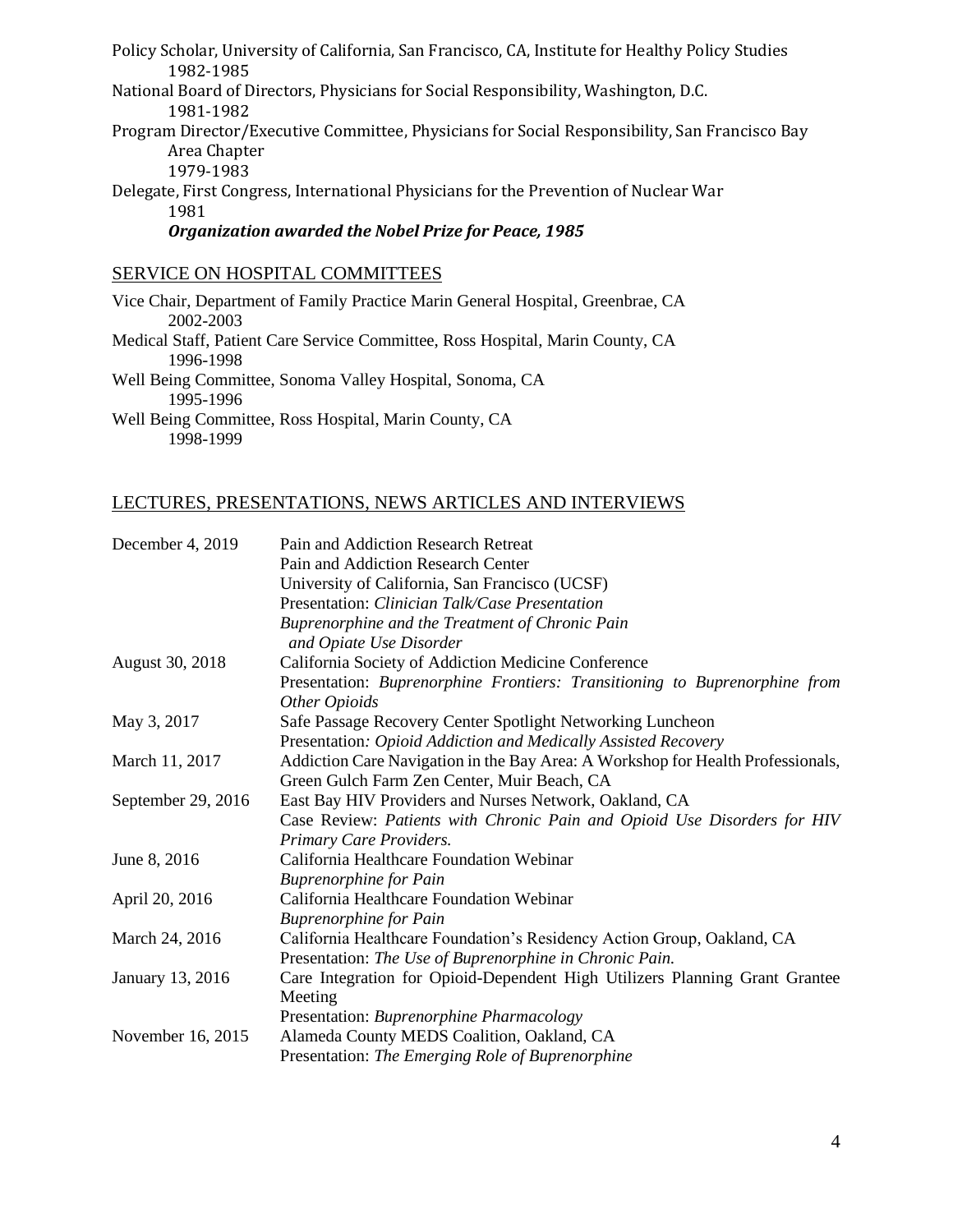| March 27, 2015               | Chi Recovery Center Conference, Sebastopol, CA, The Foundations of Evidence-<br>Based Care: Internalizing Advancements in Addiction Treatment<br>Presentation: The Prescription Pad and the Street: The Physician's Role in<br>Community-Reinforced Care                                                                                                                                                                                                                                                     |
|------------------------------|--------------------------------------------------------------------------------------------------------------------------------------------------------------------------------------------------------------------------------------------------------------------------------------------------------------------------------------------------------------------------------------------------------------------------------------------------------------------------------------------------------------|
| April 10, 2014               | American Society of Addiction Medicine, Pain and Addiction Common Treads<br>Course: 15 <sup>th</sup> Year. Annual Medical Scientific Conference, 45 <sup>th</sup> Year.<br>Presentation 1.) From Opium to Buprenorphine - Historical Overview of<br>Analgesic Development, Risks, Benefits, and an Addiction Medicine Perspective<br>Presentation 2.) Perioperative Buprenorphine, Hospitalized Patients, and<br>Butrans (Transdermal Buprenorphine) Assisted Opioid Rotation to Sublingual<br>Buprenorphine |
| February 19, 2014            | Grand Rounds, Alameda Health System, Highland Hospital<br>Buprenorphine in the Management of Chronic Pain                                                                                                                                                                                                                                                                                                                                                                                                    |
| June 4, 2013<br>May 22, 2013 | SF Chronicle Article: Pain Control Without Dangerous Drugs, interview<br>Community Health Center Network Training, CHCN Network,<br>Washington Inn, Oakland, CA                                                                                                                                                                                                                                                                                                                                              |
| May 20, 2013                 | Lyme Support Group, Marin General Hospital, Greenbrae, CA<br>Presentation: Lyme Disease, Pain, Opiates and Buprenorphine<br>Presentation: The Origin and Future of Opiate Pharmacology                                                                                                                                                                                                                                                                                                                       |
| February 6, 2013             | Marin Independent Journal Article: Mill Valley doctor pioneering the use of new<br>painkiller for chronic pain, say it is safer, interview                                                                                                                                                                                                                                                                                                                                                                   |
| December 3, 2012             | South Florida Sun-Sentinel Article: Is "nature's speedball" the latest South Florida<br>drug craze?, interview                                                                                                                                                                                                                                                                                                                                                                                               |
| July 27, 2012                | Didactic Session/Lecture, UCSF Department of Medicine's Palliative Medicine<br>Fellowship, San Francisco, CA                                                                                                                                                                                                                                                                                                                                                                                                 |
| July 12, 2012                | California Health Report Article: Clinic treats pain with "addiction drug",<br>interview                                                                                                                                                                                                                                                                                                                                                                                                                     |
| May 15, 2012                 | Buprenorphine in the Management of Chronic Pain<br>Grand Rounds, Department of Behavioral Health, Alta Bates Summit Medical<br>Center, Herrick Campus<br>From Opium to Buprenorphine: A $21^{st}$ Century Guide to Analgesia & Addiction                                                                                                                                                                                                                                                                     |
| May 14, 2012                 | Grand Rounds, Department of Psychiatry and Behavioral Health, Alameda<br>County Medical Center, Fairmont Rehabilitation Center<br>From Opium to Buprenorphine: A $21^{st}$ Century Guide to Analgesia & Addiction                                                                                                                                                                                                                                                                                            |
| April 12, 2012               | Seattle's The Stranger Article: The Rush to Prohibit Kratom, interview                                                                                                                                                                                                                                                                                                                                                                                                                                       |
| February 24, 2012            | Grand Rounds, Department of Medicine, Alameda County Medical Center<br>From Opium to Buprenorphine: A $21^{st}$ Century Guide to Analgesia & Addiction                                                                                                                                                                                                                                                                                                                                                       |
| September 15, 2011           | Primary Care Physicians, Alameda Health Consortium and Community Health<br>Center Network, Alameda, CA<br>Presentation: Introducing the Pain Management and Functional Restoration<br>Clinic of Alameda County Medical Center                                                                                                                                                                                                                                                                                |
| February 23, 2011            | Primary Care Providers, Alameda County Medical Center, Fairmont Campus,<br>Department of Ambulatory Care<br>From Opium to Buprenorphine: A Vital Next Step in the Pharmacologic                                                                                                                                                                                                                                                                                                                              |
| December 6, 2011             | Treatment of Severe Pain Syndrome<br>HIV Group, Highland Hospital and the UCSF Department of Medicine, San<br>Francisco<br>Presentation: Approach to Chronic Pain and Addiction in the Human                                                                                                                                                                                                                                                                                                                 |
| March 14, 2010               | <b>Immunodeficiency Virus Infected Population</b><br>San Francisco Chronicle, Article: 'Pharma Parties' a Troubling Trend Among                                                                                                                                                                                                                                                                                                                                                                              |
| April 3, 2009                | Youths, interview<br>KPFA 94.1 Full Circle Radio Program, Berkeley, CA<br>Buprenorphine and the History of Opiate Addiction                                                                                                                                                                                                                                                                                                                                                                                  |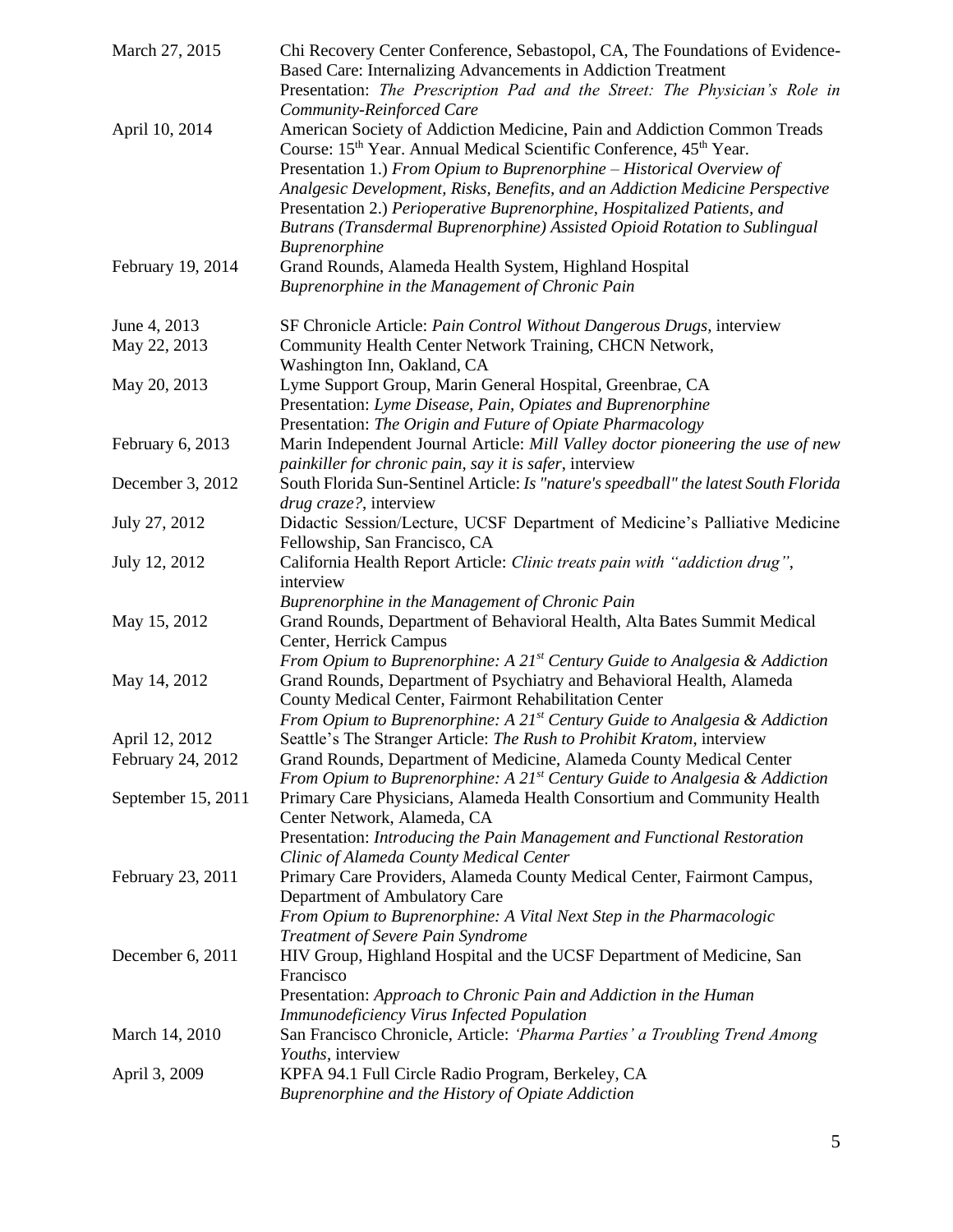| July 14, 2009          | Grand Rounds, Saint Francis Memorial Hospital, San Francisco, CA,<br>Addressing Addiction Issues In Pain Management: From Opium to                                                                                     |
|------------------------|------------------------------------------------------------------------------------------------------------------------------------------------------------------------------------------------------------------------|
| July 15, 2009          | Buprenorphine<br>On-line audio feed with Diane Pedola, Modavox.com/Voice America<br>Episode #11 Chronic Pain and Addiction: A Way Through, A Conversation with<br>Dr. Howard Kornfeld                                  |
| January 24, 2008       | Diversion Program Summit, Medical Board of California, Sacramento, CA<br><b>Buprenorphine: Chronic Pain and Impaired Physicians</b>                                                                                    |
| March 13, 2008         | Probuphine Chronic Pain Clinical Advisory Board meeting, Interactive Forums,<br>Inc. - Titan Pharmaceuticals, Inc., Hilton Times Square, New York, NY<br>Clinical Experience with Sublingual Buprenorphine             |
| May 22, 2008           | Marin County Pharmacist's Association<br><b>Addiction Considerations &amp; Chronic Pain Management</b>                                                                                                                 |
| <b>August 20, 2008</b> | KTVU-TV2 News, Bay Area News Program<br>The Treatment of Teen Addiction to Prescription Opiate Addiction                                                                                                               |
| August 15, 2008        | San Francisco Chronicle, Front Page Article: Parents' Prescription Drugs Pose<br>Risk to Teens, interview                                                                                                              |
| August 17, 2008        | KRON - TV4 News, Bay Area News Program<br>The Treatment of Teen Addiction to Prescription Opiate Addiction                                                                                                             |
| September 18, 2008     | Monthly Forum for Substance Abuse Professionals, Alta Mira Treatment Center,<br>Sausalito, CA<br>Prescription Opiate Dependence in Adolescents & Young Adults                                                          |
| October 18, 2008       | Institute of Women's Health & Integrative Medicine, Conference on Acute and<br>Chronic Pain in Women (two lectures), Red Lyon Inn, Portland, OR<br>Chronic Pain in Women Patients and Addictive Considerations in Pain |
| October 31, 2008       | Management<br>The Branson School, Ross, CA                                                                                                                                                                             |
| February 16, 2007      | Presentation: Teenage Chemical Dependency<br>Marin Chapter, California Association of Marriage and Family Therapists<br>Buprenorphine: Addiction and Chronic Pain                                                      |
| June 7, 2007           | UCSF Lecture - CHaMPS Challenges of Managing Pain Symposium Quarterly,<br>Mt. Zion Hospital, San Francisco, CA<br>Opium to Buprenorphine: Addiction Issues in Pain Management                                          |
| August 31, 2007        | Diversion Program Stakeholder Meetings, California Society Addiction Medicine<br>Buprenorphine: Chronic Pain and Impaired Physicians                                                                                   |
| October 17, 2007       | California Society of Addiction Medicine (CSAM) Conference, Los Angeles,<br>CA<br>Buprenorphine Use with Surgical Patients in Pre-Operative and Post-Operative<br>Patients                                             |
| April 4, 2006          | Grand Rounds, St. Francis Hospital, San Francisco, CA<br>Addiction & Pain: From Opium to Buprenorphine                                                                                                                 |
| April 29, 2006         | Conference: Bridging the Gap In Pain Medicine, Sponsored by Starfish Health<br>Partners & Continuing Education Alliance, Claremont Hotel, Berkeley, CA<br><b>Addiction Issues in Pain Management</b>                   |
| November 5, 2005       | Nutrition & Environmental Health, Phoenix Wellcare, Sonoma Mission Inn,<br>Sonoma, CA<br>Healing Approaches to Pain, Mood Disorders and Addictive Behaviors                                                            |
| August 3, 2004         | Dr. Howard Kornfeld - Moderator of Forum, Dr. Jed Black Director, Stanford<br>Sleep Disorder Clinic, Lark Creek Inn, Larkspur, CA<br>Evaluation & Management of Excessive Daytime Sleepiness                           |
| October 16, 2004       | CME: Pain Management & End of Life Care Conference, County of Santa Clara,<br>Health Services Agency, Hilton Hotel, Scott Valley, CA<br>Addiction Prevention & Pain Management of the Known Addict                     |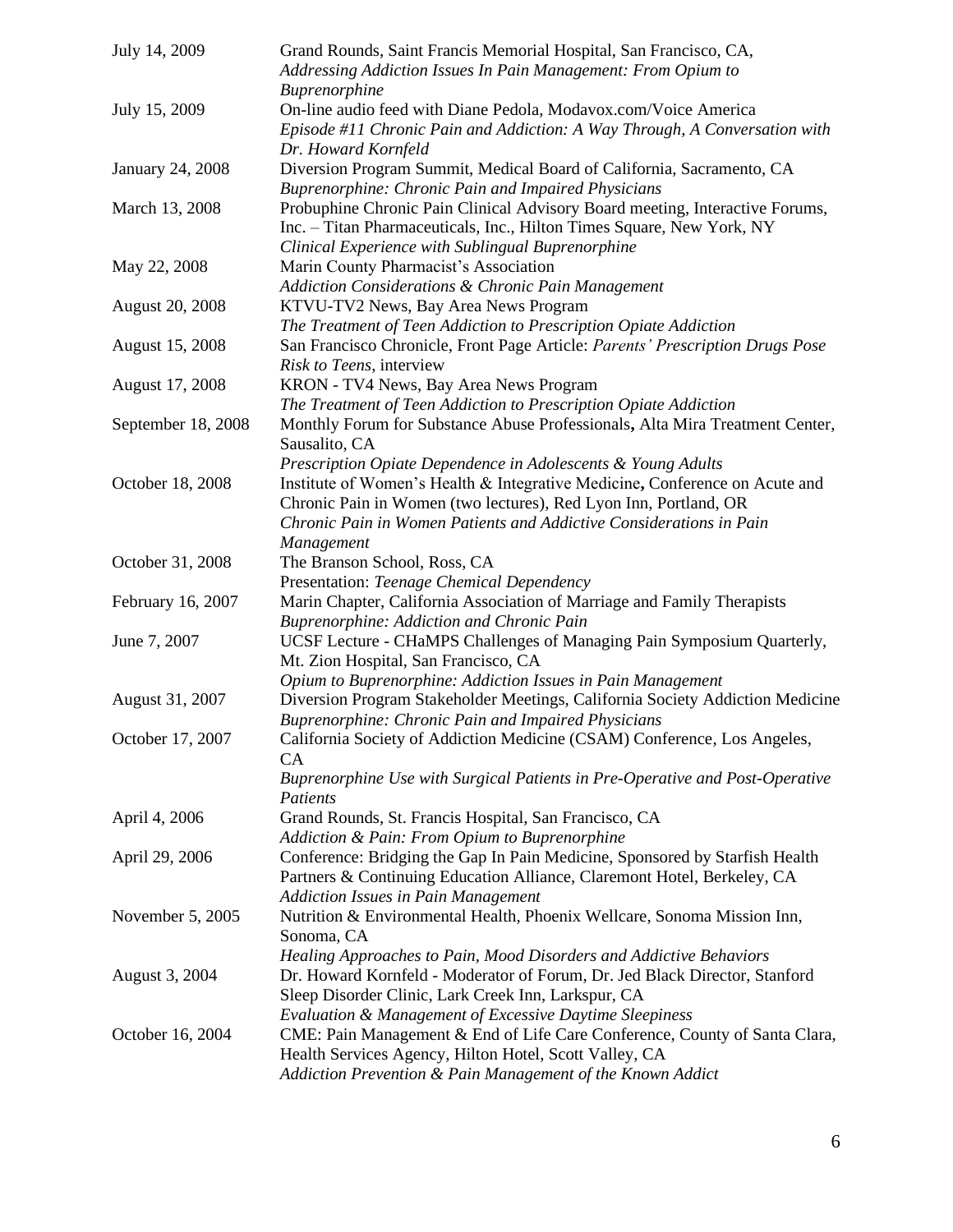| January 28, 2003   | Public Lecture and Press Conference, Mill Valley Inn, Mill Valley, CA<br>Approval of Suboxone and Subutex Forms of Buprenorphine                                                                                                  |
|--------------------|-----------------------------------------------------------------------------------------------------------------------------------------------------------------------------------------------------------------------------------|
| February 2, 2003   | Marin Services for Woman (MSW), Greenbrae, CA<br>Presentation: Buprenorphine in the Treatment of Opiate Addiction                                                                                                                 |
| February 9, 2003   | CME Program, Palo Alto Medical Foundation, Palo Alto, CA<br><b>Addiction Medicine and Pain Management</b>                                                                                                                         |
| March 25, 2003     | Medical Grand Rounds, St Mary's Hospital, San Francisco, CA<br>Chronic Pain and Addictive Disease: Understanding a Complex Phenomena                                                                                              |
| March 25, 2003     | 8 <sup>th</sup> Annual Pain Forum - Pain Management Issues, St. Mary's Hospital, San<br>Francisco, CA                                                                                                                             |
| February 19, 2002  | Pain Treatment Approaches and Concerns in Patients with Addictive Disease<br>Medical Surgical Skills Day, Department of Education, Marin General Hospital,<br>Greenbrae, CA                                                       |
| March 8, 2002      | Pain Management in the Addicted Patient<br>Medical Surgical Skills Day, Department of Education, Marin General Hospital,<br>Greenbrae, CA                                                                                         |
| March 16, 2002     | Pain Management in the Addicted Patient<br>Life Ring Secular Recovery National Conference, Alta Bates Hospital,<br>Berkeley, CA                                                                                                   |
| June 4, 2001       | <b>Using Drugs Against Drugs</b><br>St. Mary's Hospital-Spine Center, San Francisco, CA<br>Addiction Medicine Considerations in Chronic Pain Management                                                                           |
| July 17, 2001      | Marin Pain Consortium, Marin General Hospital, Greenbrae, CA<br>Sublingual Buprenorphine                                                                                                                                          |
| January 27, 2000   | Pain Interest Group - University of California, School of Medicine, San<br>Francisco, CA                                                                                                                                          |
| January 12, 1999   | Buprenorphine: Analgesia, Addiction, Depression, Policy, Law, Ethics<br>Physician Prescription of Methadone Working Group, Community Substance<br>Abuse Services, San Francisco Department of Health, San Francisco, CA           |
| April 23, 1999     | Presentation: Use of Buprenorphine for Addiction<br>Television Panelist: North Bay Health Talk, Sponsored by Novato Community<br>Hospital, Chronic Pain and Addiction                                                             |
| April 30, 1999     | American Society of Addiction Medicine (ASAM), Annual Medical Scientific<br>Conference, New York, NY, Component Session: Pain & Addictive Disease<br>Presentation: Buprenorphine as an Analgesic in the Population Suffering from |
| October 1-6, 1999  | <b>Addiction and Chronic Pain</b><br>State of the World Forum, Senior Advisor on Drug Policy, Fairmont Hotel, San<br>Francisco, CA<br>The Unintended Consequences of the Drug Wars                                                |
| September 29, 1998 | State of the World Forum, Fairmont Hotel, San Francisco, CA<br>Roundtable Panelist: The War on Drugs - More Harm than Good?                                                                                                       |
| December 21, 1998  | Report to Brainstorming Meeting on Drug Policy, California State Capital,<br>Sacramento, CA, convened for Senator John Vasconcellos, Chair - Public<br>Safety Committee of the California State Senate                            |
| September 11, 1997 | Pain Interest Group - University of California, School of Medicine, San<br>Francisco, CA<br>Chronic Pain and Addiction                                                                                                            |
| November 6-8, 1997 | State of the World Forum, Fairmont Hotel, San Francisco, CA<br>Convener: Medical Leadership & Drug Crisis Roundtable                                                                                                              |
| October 4, 1996    | State of the World Forum, Fairmont Hotel, San Francisco, CA<br>Panelist Presenter: Creative approaches to the Drug Crisis                                                                                                         |
| January 1995       | Convenor, Pacific Symposium on Psychedelic Drugs/First Year<br>Esalen Institute, Big Sur, CA<br>Presentation: Theoretic Model for Addiction                                                                                       |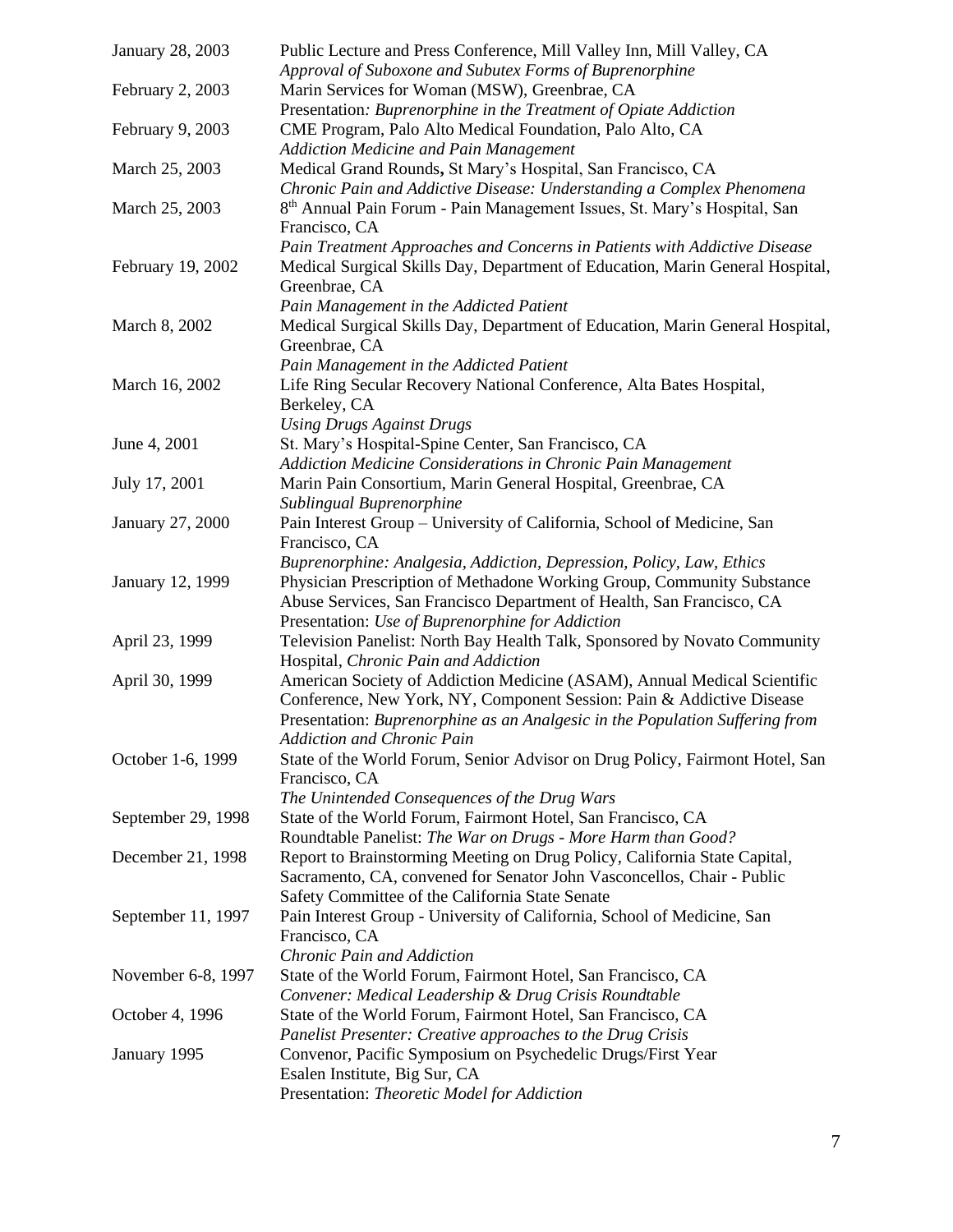January 1994 Co-convenor, Pacific Symposium on Psychedelic Drugs/Second Year Esalen Institute, Big Sur, CA 1980 - 1982 Lecturer, Physicians for Social Responsibility: gave over 70 lectures, presentations, and interviews regarding the medical consequences of nuclear weapons and the imperative of the prevention of nuclear war.

## COMMUNITY ACTIVITIES

Commissioner, Mill Valley Soccer League for 10-12 Year Olds, 2000-2001

- Advisory Board Member, International Bateson Institute, insuring the legacy of Gregory Bateson (Bateson authored: 'The Cybernetics of Self: A Theory of Alcoholism,' originally published in *Psychiatry,* 1971, 34:1:1-18, and reprinted in *Steps to an Ecology of Mind*, The University of Chicago Press, Chicago and London, 2000 edition, original 1972) October 2015 - Member of Research Team, England, Reggio Emilio inspired Madley Pre-school October 2015 – Speaker at the October Gallery, London March 2015 – Speaker at Inaugural Dinner, Royal Society of the Arts, London December 2014 - Member of Research Team, Italy, Center for Neurocognitive Rehabilitation December 2014- Appeared in the Intro to the International Bateson Institute video Was involved with leaders in the fields of toxicology and emergency medicine to determine that execution utilizing cyanide gas would constitute cruel and unusual punishment and participated in a lawsuit brought by American Civil Liberties Union and California appellate Project that ended the use of the 'gas chamber' in the State of California. 1991-1992 Organized a community event to raise awareness to issues and gain contributions of over \$10,000 for a
- national presidential campaign, 2008

### **BIBLIOGRAPHY**

### **Published Manuscripts:**

- Harrison TK, **Kornfeld H**, Aggarwal AK, Lembke A. Perioperative Considerations for the Patient with Opioid Use Disorder on Buprenorphine, Methadone, or Naltrexone Maintenance Therapy. *Anesthesiology Clinics*, 10 July 2018. doi:https://doi.org/10.1016/j.anclin.2018.04.002.
- **Kornfeld H,** Reetz, H. Transdermal buprenorphine, opioid rotation to sublingual buprenorphine, and the avoidance of precipitated withdrawal: A review of the literature and demonstration in three chronic pain patients treated with Butrans. *American Journal of Therapeutics*, in press
- **Kornfeld H,** Manfredi L. Effectiveness of full agonist opioids in patients stabilized on buprenorphine undergoing major surgery: A case series. *American Journal of Therapeutics*, 2010, 17:523-528
- **Kornfeld H.** Letter to the editor: Buprenorphine as a Safety Net for Opioid Treatment of Nonmalignant Pain. *Archives of Internal Medicine*, March 28, 2011, 171:6
- **Kornfeld H.** Letter to the editor: Opioids in Management of Chronic Noncancer Pain. *Annals of Internal Medicine*, June 2010, 152:11
- **Kornfeld H.** The emerging role of buprenorphine. *Marin Medicine*, Fall 2010
- **Kornfeld H.** Letter to the Editor on line Rapid Response to editorial Re: Chronic noncancer pain management and opioid overdose: time to change prescribing practices, 2010. http://annals.org/content/152/2/123.full/reply#annintmed\_el\_124279.